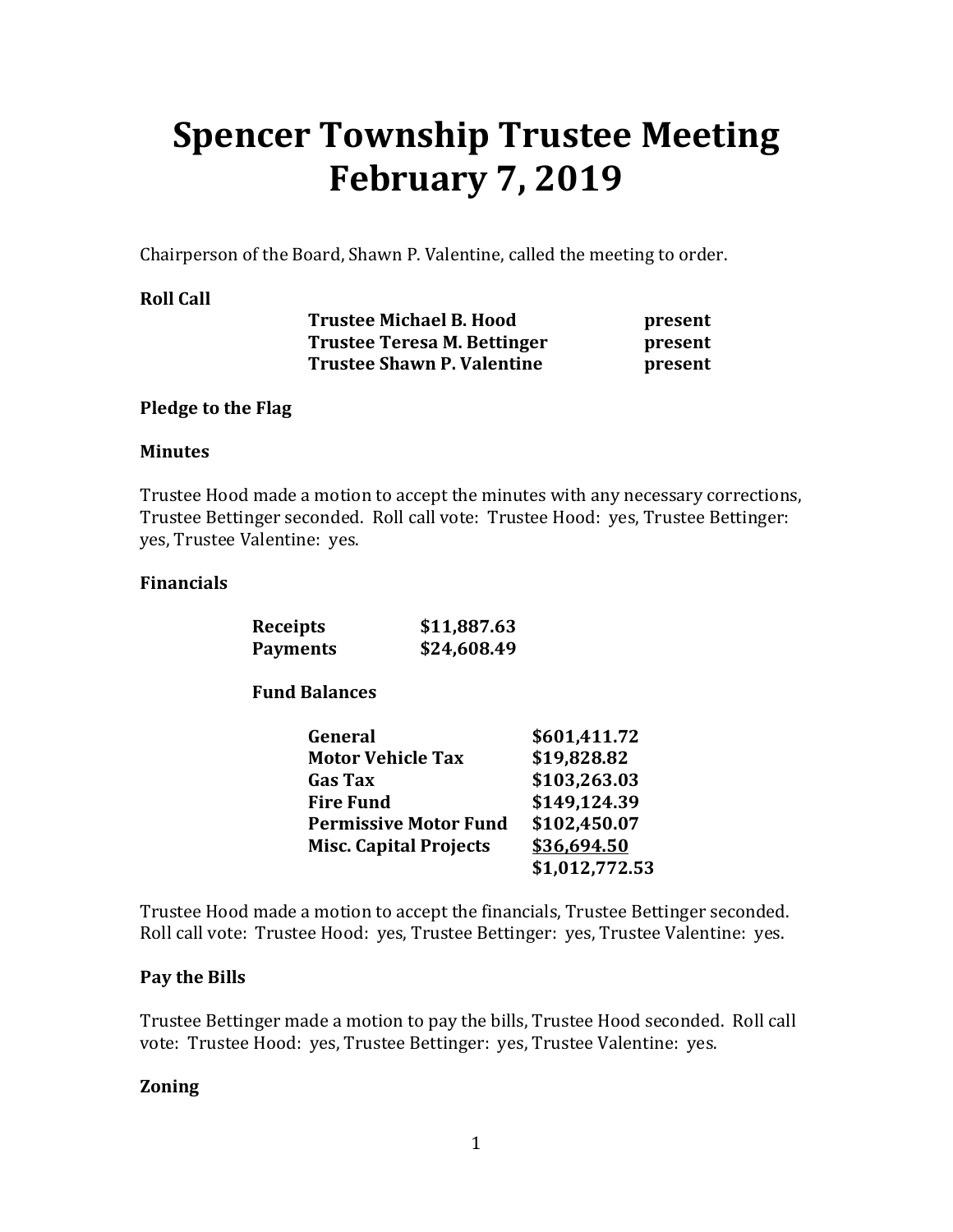Pat Baum, Township Administrative Assistant, gave the zoning report attached to these minutes.

Trustee Bettinger made a motion to accept the fee schedule change for the zoning department, Trustee Hood seconded. Roll call vote: Trustee Hood: yes, Trustee Bettinger: yes, Trustee Valentine: yes.

Trustee Bettinger made a motion to accept the revised text amendment eliminating special use permits, Trustee Hood seconded. Roll call vote: Trustee Hood: yes, Trustee Bettinger: yes, Trustee Valentine: yes.

Mr. Barnes, zoning consultant and Mr. Heban, will have a meeting to discuss Township zoning matters.

The Township Zoning Commission had their 2019 organizational meeting on January 10, 2019.

Township Administrative Assistant, Pat Baum presented an updated Zoning and BZA Roster. Dean Anderson, Rena Lancaster and James Morgan's term expirations need to be renewed.

## **BZA**

No meeting

## **Road**

The Township received resumes from Devin Barnaby and Timothy Bowes for the road employee position.

Trustee Valentine thanked Chris Ruhl and Tony Bettinger for volunteering their time to assist with the snow plowing and salting in the Township.

## **Fire**

Chief Cousino submitted the report via email.

## **JEDZ**

No meeting, there will be an organizational meeting held next month.

## **Correspondence**

The Board has been invited to the Toledo Chamber of Commerce Legislative Breakfast held on February 8, 2019.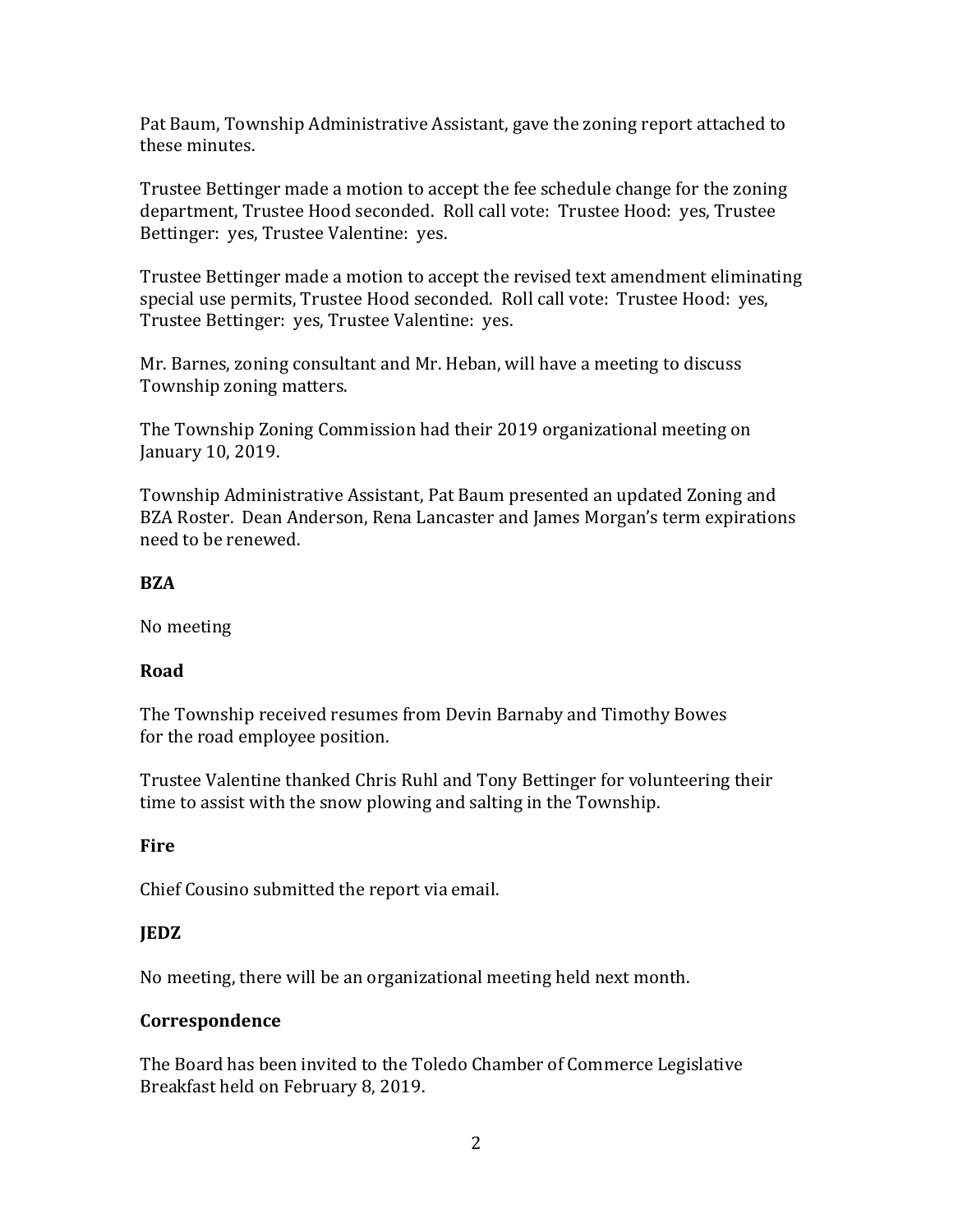The Lucas County Planning Commission has scheduled a text amendment concerning Large Lot Development Rules for approval. They are requesting comments from the Board on this matter. The Board offered no comments.

The 2019 Amended Certificate of Estimated Resources was received from the Lucas County Auditor.

2018 Bridge Inspection report was received:

| Raab Road over Frankfort Ditch       | Excellent    |
|--------------------------------------|--------------|
| Meilke Road over Drennen Ditch       | Fair         |
| Schwamberger Road over Drennen Ditch | Fair         |
| Degenfelder Road over Drennen Ditch  | Satisfactory |
| Eber Road over Drennen Ditch         | Very Good    |

Annual County Highway Mileage Certification forms were received from the County Engineer. The Township has 11.450 miles of Township road.

The County Engineer informed the Township that the road project for 2019 (\$386,120) has been approved as a grant instead of a grant/loan.

The yearly meeting with the County Engineer is scheduled for Friday February 22, 2019 at 10:15am.

## **Old Business**

No old business

## **New Business**

Speed limit studies are being requested on Irwin Road and Shaffer Road. A "No dumping" sign is also requested on Irwin Road. Trustee Hood made a motion to approve the county Engineers to perform the speed limit surveys on Irwin Road, Trustee Bettinger seconded. Roll call vote: Trustee Hood: yes, Trustee Bettinger: yes, Trustee Valentine: yes.

Trustee Bettinger made a motion to include a feasibility study to extend Geiser road terminate into Garden Road as well as a speed limit survey on Shaffer Road, Trustee Hood seconded. Roll call vote: Trustee Hood: yes, Trustee Bettinger: yes, Trustee Valentine: yes.

There was a request for zoning change from RA residential to M1 Industrial District at 10900 Shaffer Road (Township owned property). There was discussion on the matter and the history that this property used to be industrial.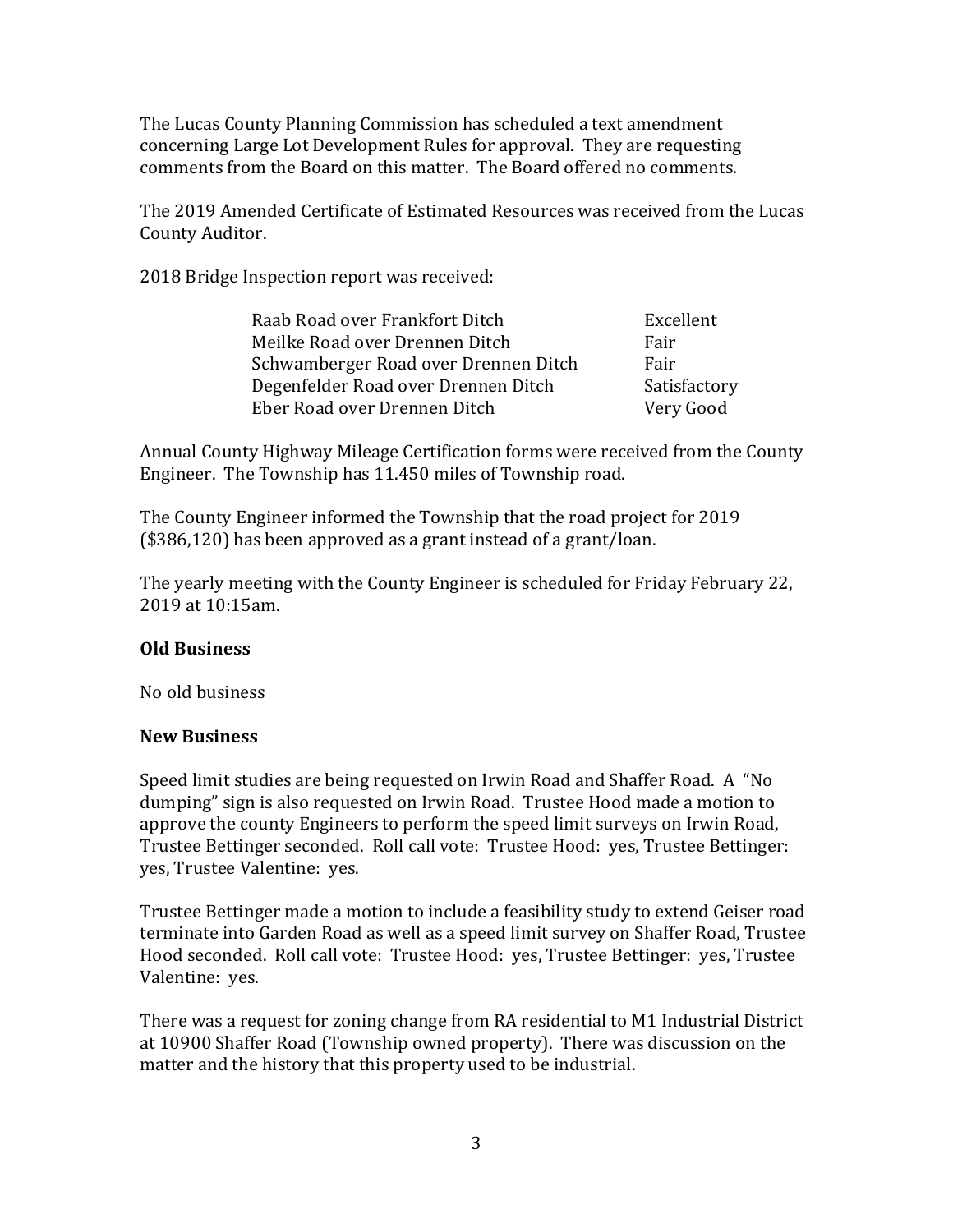Mr. Jeff Davis, 1225 Eber Road, questioned why this property zoning status could not be changed to M-1 when his property was denied a zoning change.

Jack Gulvas, 450 N. Eber Road, explained 10900 was originally zoned M-1 with the expectation of future expansion. The property was changed to RA when it was purchased.

Trustee Hood made a motion to approve the change from RA to M-1 on the property located at 10900 Shaffer Road, Swanton, Ohio, Trustee Bettinger seconded. Roll call vote: Trustee Hood: yes, Trustee Bettinger: yes, Trustee Valentine: yes.

The Fiscal Officer is asking for permission to file a remission form for the property taxes at 10900 Shaffer Road. Permission was granted.

Trustee Bettinger informed all the Lucas County Land Bank offers financial assistance to purchasing properties.

Trustee Valentine explained the loss of JEDZ revenues that was created when Tronair left the industrial park will reduce the income by over \$450,000. He also explained the Township bought the property at 10900 Shaffer Road in the hopes a land swap with the MetroParks. The goal is turn this land into an industrial park area.

## **Open to the Public**

Ray Pawlacyzk, resident, explained Springfield purchased parcels to expand their administrative offices.

Mr. Gulvas, resident, asked if the Township could go after more grants. Trustee Valentine will be attending grant-writing classes.

Julia Benfield, resident, explained what is going on with the Winery on her property on Shaffer Road. She explained they have been in business since 2017. She explained they are zoned residential agricultural. She gave information on how this zoning status works and the court history for these types of businesses.

She also informed the Board she is buying property and moving the business out of Spencer Township.

Dean Anderson, resident, asked if the insurance company had been contacted in regards to coverage since there is no road employee plowing. Trustee Valentine ensured all there is coverage.

Adella Harris, resident, said the Township knocked down her mailbox. Trustee Valentine said the Township would replace/repair it.